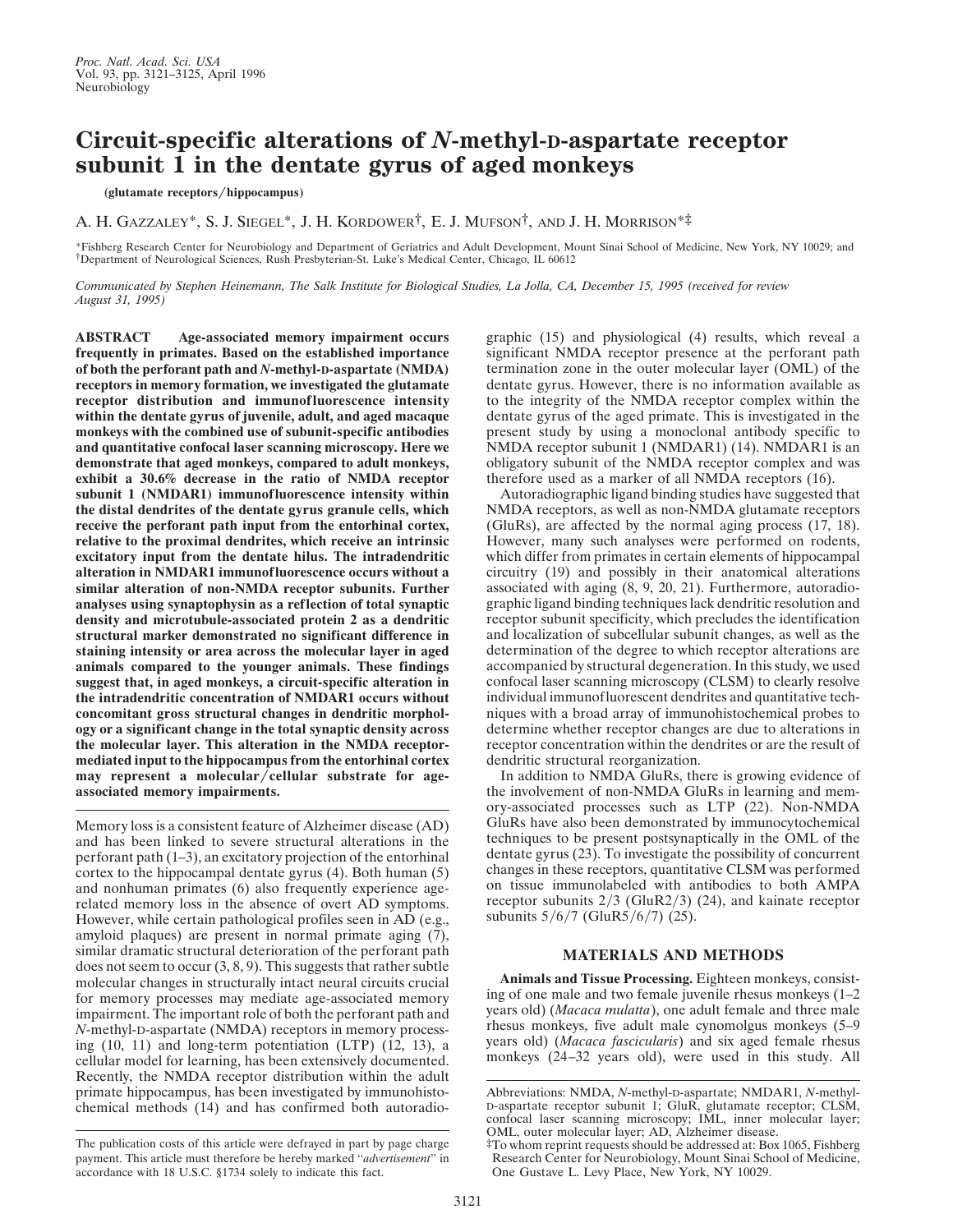monkeys received care and treatment in accordance with institutional and NIH guidelines. The animals used in the quantitative analysis were raised in captivity and housed in single cages for most of their lives. All aged monkeys used in this study were retired breeders and were not involved previously in any pharmacological or invasive studies. Monthly serological tests, annual physical exams, and necroscopy analyses failed to discern any age-related changes that covaried with the findings obtained in this study. The aged monkeys could not be behaviorally tested due to age-related physical impairments such as cataracts and arthritis which make testing difficult but are unlikely to directly impact on hippocampal GluRs. The animals were deeply anesthetized with ketamine hydrochloride  $(25 \text{ mg/kg}, \text{ i.m.})$  and sodium pentobarbital (Nembutal)  $(30 \text{ mg/kg}, i.v.)$  and perfused transcardially with ice-cold 1% paraformaldehyde in 0.1 M phosphate-buffered saline (PBS) for 1 min, followed by 10–14 min of ice-cold 4% paraformaldehyde in PBS (0.125% glutaraldehyde was added to the perfusate for the cynomolgus monkeys). The brains were immediately removed, cut into 5-mm blocks in a coronal plane, and postfixed in cold 4% paraformaldehyde in PBS for 6 h. The blocks were cut on a vibratome at a setting of 50  $\mu$ m.

**Immunocytochemistry.** Four closely associated but nonadjacent hippocampal sections, at the level of the lateral geniculate nucleus, were incubated with each of the five primary antibodies used in this study at the appropriate dilutions in PBS with 0.5 mg of bovine serum albumin per ml for 48 h. Only sections incubated in the primary antibody for microtubuleassociated protein 2 (MAP2) contained 0.3% Triton X-100. Sections were then washed three times in PBS, transferred to biotinylated anti-mouse IgG heavy and light chain (except for sections treated with primary antibody to GluR  $2/3$  which were transferred to biotinylated anti-rabbit IgG) for 2 h, washed again in PBS, and transferred to fluorescein isothiocyanate (FITC)-conjugated Avidin for 1 h. Sections were then mounted and coverslipped with Vectashield (Vector Laboratories) to reduce fluorescence quenching.

**CLSM and Quantitative Evaluation.** Quantitative CLSM analysis was performed on the most recently perfused rhesus monkeys of the three age groups to ensure a comparably high quality of immunocytochemical staining essential for this analysis (juvenile,  $n = 3$ ; adult,  $n = 3$ ; aged,  $n = 4$ ). Two sections from each animal were selected for analysis with a Zeiss LSM 410 inverted confocal microscope. On all sections analyzed, FITC was excited by an  $argon/$ krypton laser at  $488$ nm that was attenuated by a 90% neutral density filter, reflected to the specimen with an FT488/568 dichroic mirror, and imaged with a Zeiss Plan-Neofluar  $\times 63/1.25$  numerical aperture oil immersion objective. A confocal aperture was set with a digital pinhole size of 17. A suitable contrast/brightness setting that yielded a high-resolution image for both bright and dim sections, without regions above the maximal pixel intensity of 255, was determined for each antibody.

To control for inherent bias, the area in each section where the lamination effect was maximally observed was selected for quantitative sampling in every animal from all three age groups. For each section, six fields within the inner molecular layer (IML) (dendritic field immediately distal to the granule cell layer) and OML (midpoint between the granule cell layer border and the hippocampal fissure) were randomly chosen in the selected area. Thus, 24 fields were sampled from each animal for each antibody used in the quantitative analysis. Each field was scanned one time at a predetermined *z*-axis distance into the tissue with a two-line average for a total scan time of 4.52 s and an electronic zoom factor of 4.5 (which increases the resolution to  $0.0881 \mu m/pixel$ , resulting in scanned regions of identical area (2039  $\mu$ m<sup>2</sup>). Each digitized image consisted of a  $512 \times 512 \times 8$ -bit pixel array in which every pixel was assigned a gray level intensity value ranging from 0 to 255. Subtraction of background immunofluorescence was accomplished with a photometric offset (Zeiss) to establish a pixel intensity threshold below which a pixel would have no contribution to the average pixel intensity or area of the field. The offset was accomplished by viewing the image at a display magnification of  $\times 2$  and increasing the thresholding value until the blue-colored display, designating the thresholded area, abutted the dendrites (Fig. 1). The average pixel intensity and area of the portion of the field above threshold were calculated, thus representing the immunofluorescence intensity and area of the granule cell dendritic shafts only.

The OML/IML ratio of the intensity and area measurements were then computed for each animal by dividing the mean of the 12 OML values by the mean of the 12 IML values. The mean ratio value for each age group was then obtained from these individual ratios. The  $\overline{\text{OML}}$ /IML ratio was used, as opposed to absolute comparisons, to control for any methodological variability in staining intensity that existed between the sections.

## **RESULTS**

**NMDAR1 Immunofluorescence.** In juvenile and adult monkeys, NMDAR1 immunofluorescence was present within the pyramidal cell bodies and throughout the dendritic arbor of the subiculum and all fields of Ammon's horn, as described (14). The receptor distribution and intensity within these regions, as well as within both temporal and prefrontal neocortical areas, were indistinguishable from that observed in the aged monkeys, based on nonquantitative microscopic analysis. A similar examination of the dentate gyrus of juvenile and adult monkeys revealed somatic granule cell labeling with a relatively homogeneous distribution of immunofluorescence throughout the dendritic extent of the molecular layer (Fig. 2 *A–C*). In contrast, the molecular layer of all the aged monkeys in this study exhibited a striking reduction in the immunofluorescence intensity in the OML compared to the IML (Fig. 2 *D–F*). By visual inspection, certain areas of the dentate gyrus, within a given section, exhibited this lamination pattern to a greater degree than other areas. However, this partial heterogeneity in the pattern had no consistent regional distribution in the dentate gyrus.

Quantitative CLSM analysis of the areas of maximal lamination, revealed that the OML/IML dendritic intensity ratios of the juvenile and adult monkeys were not significantly different from each other but were significantly different from those of the aged monkeys (34.4% and 30.6%, respectively), which exhibited a markedly lower intensity of immunofluo-



FIG. 1. CLSM image of NMDAR1-immunolabeled granule cell dendrites without  $(A)$  and with  $(B)$  intensity thresholding denoted by a blue-color overlay. The intensity thresholding effectively removes all nondendritic portions of the field from entering into average measurements of fluorescence intensity or area. In this example, thresholding corrects the average gray level intensity of the field (*A*, 26.9) to obtain a more accurate reflection of the immunofluorescence intensity within the granule cell dendrites  $(B, 37.6)$ . By this same process, the area of the field prior to thresholding  $(A, 148 \mu m^2)$  was corrected to determine the immunofluorescent dendritic area within the field (*B*, 99  $\mu$ m<sup>2</sup>). The areas of the individual fields quantified in this study were  $\approx$ 14-fold larger than shown here (i.e., 2039  $\mu$ m<sup>2</sup>).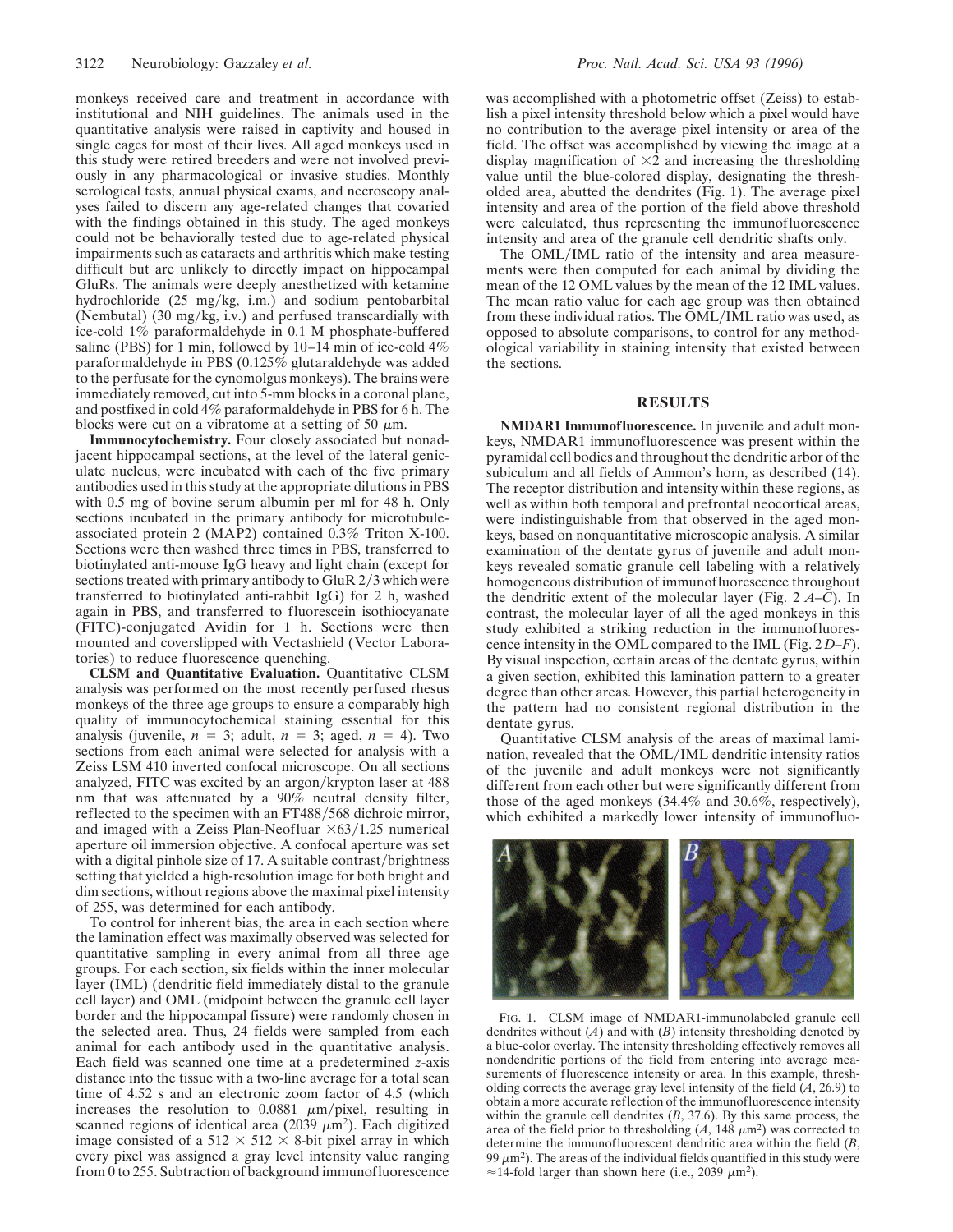

FIG. 2. Localization of NMDAR1 immunofluorescence in the dentate gyrus, displayed as glow-scale pseudocolored CLSM images. Glow-scale pseudocoloring mimics the heat scale and is a frequently used means of viewing differences in intensity levels. The lower intensity dendritic segments are orange-red and the higher intensity dendritic segments are yellow-white. The glow-scale bar demonstrates the color gradient of this scale. (*A–C*) CLSM images from an adult rhesus monkey (5–9 years old). (*A*) Low-power image revealing a relatively homogeneous pattern of immunofluorescence labeling throughout the molecular layer, with most of the field in the IML and OML consisting of low intensity (orange-red) dendritic segments. (*B* and *C*) At higher magnification, a similar, although slightly lower, intensity of labeling is apparent within the OML dendrites (*B*) compared to the IML dendrites (*C*). (*D*) NMDAR1 immunolabeling in an aged rhesus monkey (32 years old), demonstrating a pronounced decrease in the immunofluorescence intensity within the dendritic field of the OML compared to the IML, as visualized by the darker red dendritic segments in the OML. (*E* and *F*) At higher magnification, a markedly reduced labeling intensity is visible within individual dendritic segments of the OML (*E*) relative to the IML (*F*). GCL, granule cell layer. (Bars: *A* and *D*,  $25 \mu m$ ; *B*, *C*, *E*, and *F*,  $10 \mu m$ .)

rescence within the dendritic segments of the OML compared to the IML (Table 1). This decrease in the OML/IML intensity ratio was observed in all of the aged monkeys in this study.

**Non-NMDA Receptor Immunofluorescence.** In contrast to the NMDAR1 result, we observed a relatively homogeneous staining intensity, with antibodies to  $GluR5/6/7$  and  $GluR2/3$ , throughout the molecular layer in animals of all age groups (Fig. 3 *A–D*), comparable to the recent observation of uniform molecular layer labeling with an antibody to  $GluR2/3$ in aged humans (26). Quantitative analysis demonstrated no statistically significant difference between the aged and adult monkeys for either antibody (Table 1). This suggests that the intradendritic change in GluR concentration from adulthood to old age was NMDA receptor specific, although a larger sample size may have revealed subtle shifts in non-NMDA GluRs. A small, but statistically significant difference between the juveniles and adults for  $GluR5/6/7$  labeling (Table 1) was also observed. This may represent a developmental shift in the kainate subunit pattern, comparable to morphological alterations that occur during development of the primate granule cell dendrites (27).

**Dendritic Area.** In addition to determining the immunofluorescence intensity, we investigated whether there was a loss of dendritic area in the OML relative to the IML in aged monkeys (Fig. 1). Analyses of the adult and aged animals demonstrated no significant difference in immunofluorescent dendritic area across the molecular layer for any of the GluR subtypes examined (Table 1). To explore further the possibility of structural alterations, we immunolabeled hippocampal sections with a monoclonal antibody to the soma/dendrite-specific cytoskeletal protein MAP2 (28). Qualitative (Fig. 3 *E* and *F*) and quantitative examination revealed no significant ageassociated differences in either dendritic immunofluorescence intensity or area across the molecular layer (Table 1).

**Synaptic Density.** To investigate whether the NMDAR1 alteration was associated with a change in synaptic density across the laminae of the dentate gyrus, hippocampal sections were incubated with a monoclonal antibody to synaptophysin (29) (Fig. 3 *G* and *H*), an integral membrane glycoprotein of synaptic vesicles that has been used extensively as a reflection of total synaptic density (30). Quantitative analyses determined that there was no significant age-associated difference in the OML/IML ratio of either the synaptophysin immunofluorescence intensity or area (Table 1), suggesting the preservation of total synaptic density in the OML relative to the IML.

## **DISCUSSION**

In the present study we demonstrated a change in NMDAR1 immunofluorescence intensity at the intradendritic level by using CLSM and gray level intensity quantification. Previous investigations have demonstrated that immunoreactive intensity is a reflection of protein concentration (31), suggesting that our results reveal a relative decrease in the cytoplasmic pool of NMDAR1 within the distal segments of the granule cell dendrites that comprise the perforant path terminal zone (OML). Both immunofluorescence area data for the GluRs and MAP2 suggest that the relative decrease in NMDAR1 concentration within the distal granule cell dendrites occurs without concomitant major dendritic structural alterations, which is in contrast to the severe dendritic pruning of the granule cells that occurs in AD (3). We have also demonstrated by quantitative measures that the receptor change was NMDA receptor specific, even though all three classes of GluRs are colocalized within these dendrites (23). This suggests that the intradendritic parcellation of a neurotransmitter receptor is specifically modifiable in an age-related and circuit-specific manner.

Both entorhinal lesion experiments in animals and postmortem analyses of AD brains have revealed a dramatic decrease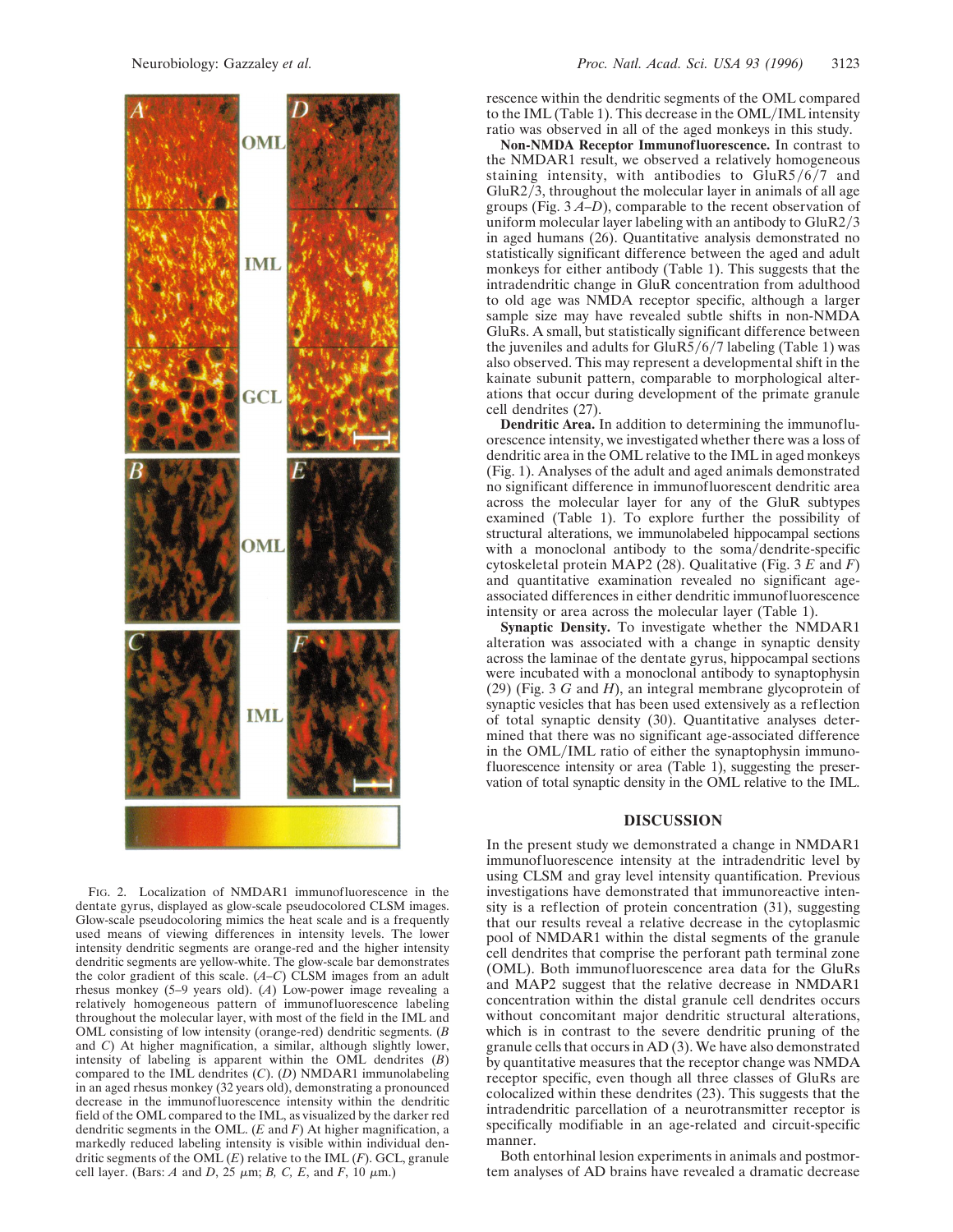|  | Table 1. Ouantitative CLSM data |  |
|--|---------------------------------|--|
|--|---------------------------------|--|

| Antibody to      | Age<br>group              | Mean intensity<br>ratio (OML/IML)                                 | $\%$<br>difference        | Mean area ratio<br>(OML/IML)                          | $\%$<br>difference  |
|------------------|---------------------------|-------------------------------------------------------------------|---------------------------|-------------------------------------------------------|---------------------|
| NMDAR1           | Juvenile<br>Adult<br>Aged | $0.90 \pm 0.05^{\dagger}$ ר<br>$0.85 \pm 0.03$<br>$0.59 \pm 0.01$ | $-5.6$<br>$-30.6***$      | $0.94 \pm 0.07$<br>$0.81 \pm 0.09$<br>$0.89 \pm 0.09$ | $-13.8$<br>$+9.9$   |
| GluR2/3          | Juvenile<br>Adult<br>Aged | $0.90 \pm 0.11$<br>$0.81 \pm 0.04$<br>$0.83 \pm 0.08$             | $-10.0$<br>$+2.5$         | $0.96 \pm 0.02$<br>$0.94 \pm 0.15$<br>$0.97 \pm 0.08$ | $-2.1$<br>$+3.2$    |
| GluR $5/6/7$     | Juvenile<br>Adult<br>Aged | $0.95 \pm 0.06$<br>$0.85 \pm 0.01$<br>$0.83 \pm 0.05$             | $-10.5*$<br>$-2.4$        | $1.05 \pm 0.02$<br>$0.94 \pm 0.02$<br>$0.89 \pm 0.06$ | $-10.5**$<br>$-5.3$ |
| MAP <sub>2</sub> | Juvenile<br>Adult<br>Aged | $0.91 \pm 0.07$<br>$1.00 \pm 0.10$<br>$0.90 \pm 0.08$             | $+9.9$<br>$-10.0$         | $0.99 \pm 0.13$<br>$0.93 \pm 0.03$<br>$0.94 \pm 0.05$ | $-6.1$<br>$+1.1$    |
| Synaptophysin    | Juvenile<br>Adult<br>Aged | $1.16 \pm 0.13$<br>$1.01 \pm 0.09$<br>$1.01 \pm 0.04$             | $-12.9$<br>$\overline{0}$ | $1.04 \pm 0.13$<br>$1.05 \pm 0.01$<br>$1.13 \pm 0.07$ | $-1.0$<br>$+7.6$    |

Quantitative CLSM analyses demonstrating percentage difference between age groups in the fluorescence intensity and area of the dendritic segments within the OML/IML for all five antibodies analyzed. Percentage difference refers to the increase  $(+)$  or decrease  $(-)$  when comparing the younger group to the older group—i.e., (adult-juvenile)/juvenile, (aged-adult)/adult. Note that the only statistically significant difference in intensity, or area, when comparing adult to aged is the decrease in the fluorescence intensity ratio of the OML/IML for NMDAR1 labeling. In addition, a small but statistically significant percentage decrease is evident for  $GluR5/6/7$  intensity and area ratios when comparing juveniles to adults. Ratios represent means  $\pm$  1 SD.

 $*P < 0.05$ ,  $*^*P < 0.005$ ,  $*^*P < 0.0001$  (unpaired Student's *t* test).

 $\text{†The percentage difference from juvenile to aged for NMDAR1 is } 34.4\% \text{ (aged-juvenile)/} \text{uvenile}.$ 

in synaptophysin immunoreactivity within the dentate gyrus OML (2). In this study, however, quantitative analysis revealed no change in the total synaptic density across the molecular layer. In addition, a recent quantitative study demonstrated that there was no loss of total synapses in the OML of the aged primate dentate gyrus (9) or age-related loss of neurons in layer II of the primate entorhinal cortex (8), in sharp contrast to the extensive neuronal loss in this region in AD (1). It should be noted that these reports do not parallel the observed loss of synapses in both the middle molecular layer and the IML of aged rats (32) and physiological findings consistent with a reduction in the number of perforant path axons in aged rats (20). These data may reflect species differences between rodents and primates in the effects of aging on these neural circuits. Nevertheless, it appears unlikely that the receptor alterations we observed in the molecular layer of the aged monkeys result from a degeneration of the perforant path with concomitant deafferentation of the dentate gyrus, although the presence of functional changes in the perforant path that are not reflected anatomically (33) cannot be ruled out as contributing factors to the receptor alterations. In addition, given that all the aged animals in this study were female, age-related changes in estrogen levels cannot be excluded as a potential contributing factor.

The combined use of subunit-specific GluR antibodies with quantitative CLSM analysis has provided a particularly high level of molecular and anatomical resolution in the present analysis, enabling us to demonstrate NMDAR1 subunitspecific changes in receptor concentration within segments of granule cell dendrites that correspond to the laminar segregation of inputs. Although we have not quantitatively ruled out subtle receptor changes in other hippocampal or neocortical regions, we have established that the segregated inputs to the dentate gyrus are differentially affected by aging. Given the crucial role that both the perforant path and NMDA receptors have in learning and memory, we hypothesize that the present findings provide a molecular/cellular substrate that may contribute to age-associated memory impairment, in contrast to the structural disconnections of hippocampal circuits that are a hallmark of AD pathology (1, 2). It will be of great interest to test this hypothesis in human and nonhuman primate populations with longitudinal behavioral assessment by cor-



FIG. 3. Glow-scale pseudocolored CLSM images demonstrating GluR2/3 (A and B), GluR5/6/7 (C and D), MAP2 (E and F), and synaptophysin (*G* and *H*) immunofluorescence in the dentate gyrus of 5- to 9-year-old (*A, C, E*, and *G*) and 25- to 32-year-old (*B, D, F*, and *H*) rhesus monkeys. Note that the fluorescence intensity is fairly uniform throughout the dendritic extent of the molecular layer (OML vs. IML) for all four antibodies in both the adult and aged monkeys. GCL, granule cell layer. (Bars =  $25 \mu m$ .)